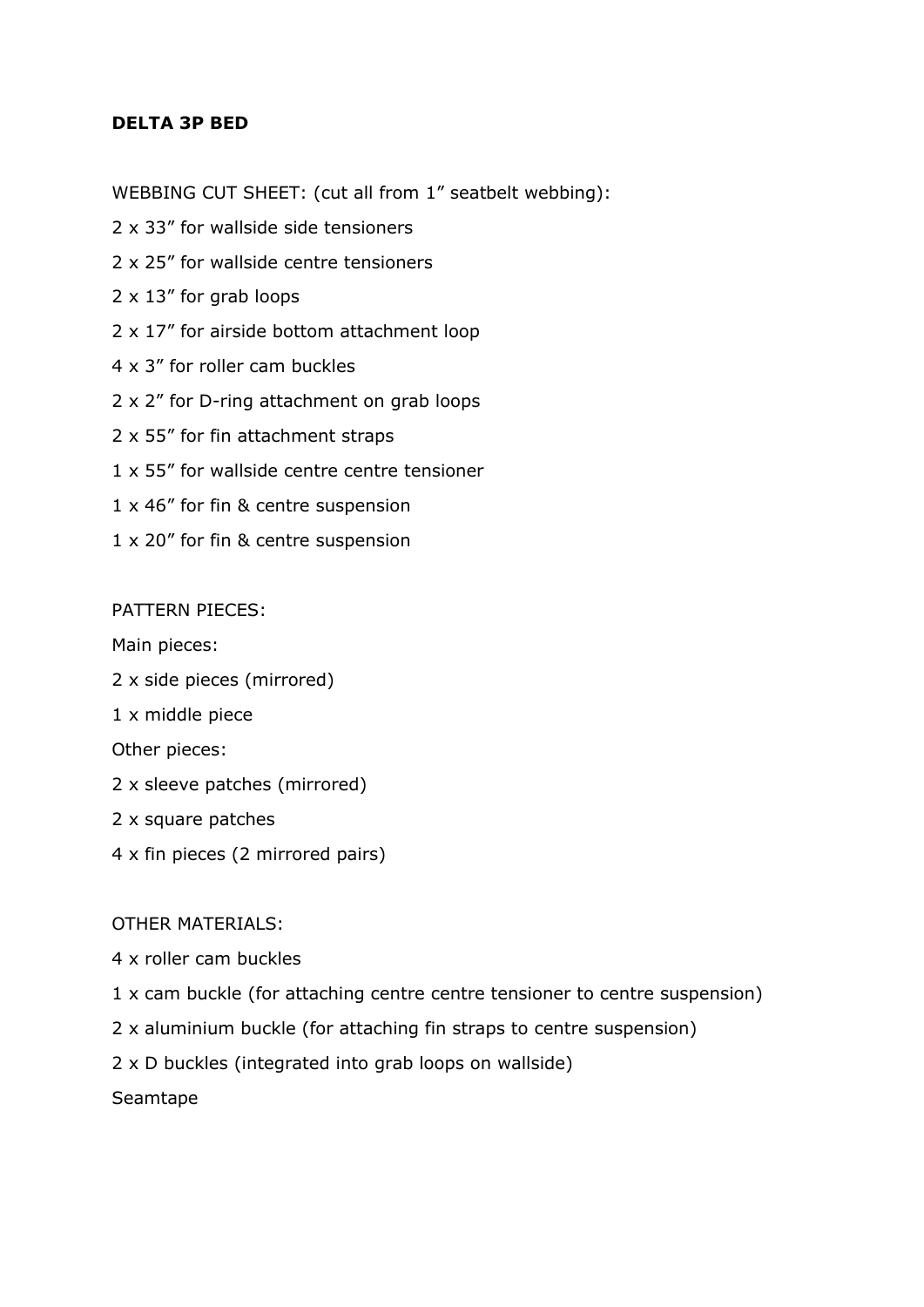Cut 96" of fabric. Turn so wrong side is up. Mark two of the three main pattern pieces on the wrong side and cut.

Cut another 96" of fabric, mark the third main pattern piece and cut. Make sure to mirror the side pieces.

Mark and cut square patches, sleeve patches and fins.

Cut webbing (see webbing cut sheet above).

Sew centre suspension for fins and wallside centre centre tensioner (see diagram below).



Fold over the edges of the square patches by  $\frac{1}{2}$ , then topstitch.

Sew sleeve patches to wallside sleeves, on right side. Fold in the edge that is on the marked line. Leave all outside edges flat (they'll be covered by seamtape).

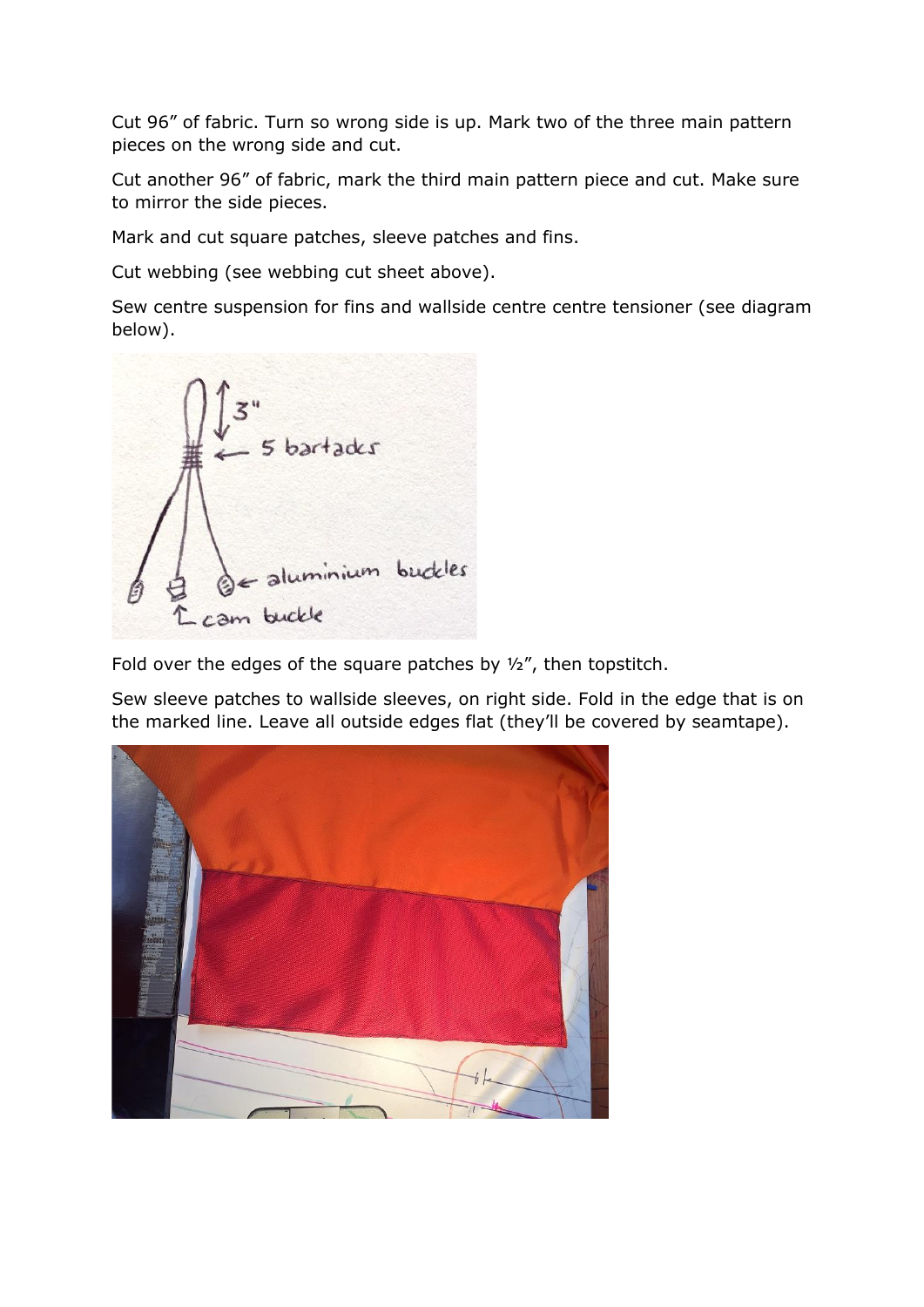Sew fins together (wrong side to wrong side), then seamtape the curved bits. Integrate fin strap into top end, tucking top edges in.

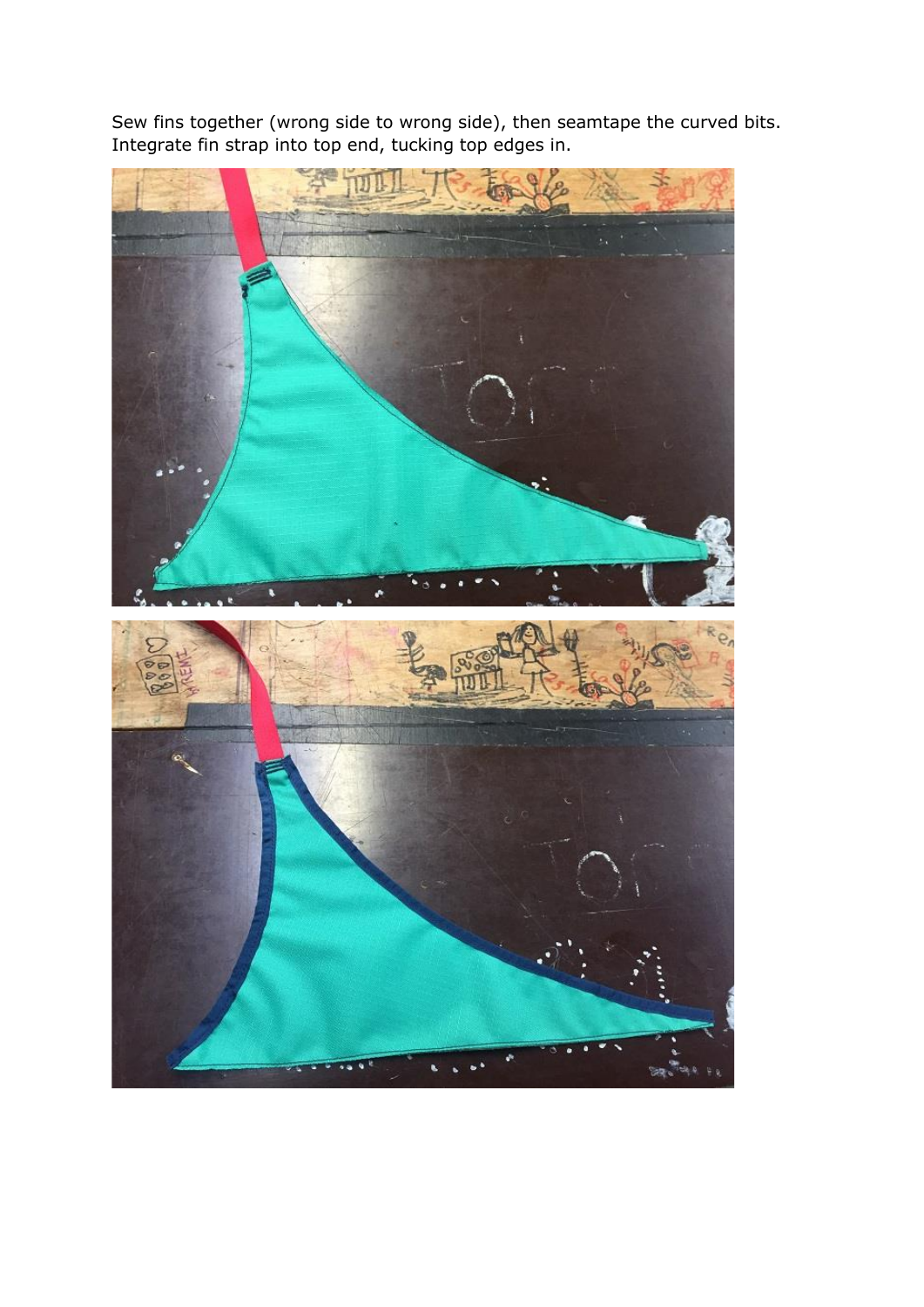Mark fin locations: 23" in from wallside. Sew side pieces to centre piece (right side to right side), including the fins in the seam. Make sure fins are on right side and aligned correctly.



Seamtape all seams and edges except for the wallside and airside fold over.

Double stitch the seamtaped curves on the sides and the seamtaped long straight centre seams.

Fold over and top stitch centre seams. Make sure to not topstitch over the fins – fold fins toward centre and top stitch on the side pieces.

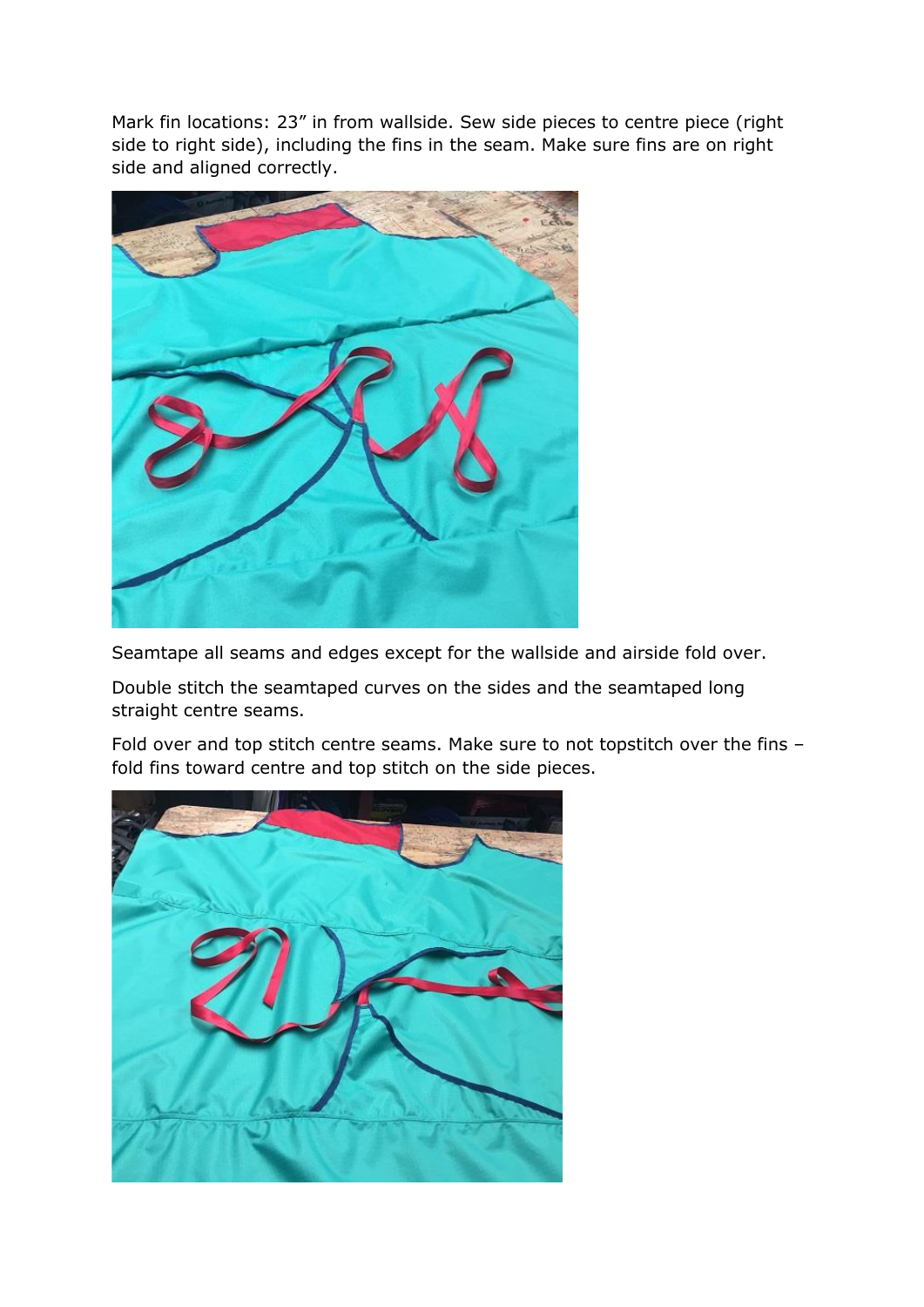Sew foldovers on wallside and airside.

Sew on all webbing that goes on the wrong side (which is everything except for the 3" and 4" long pieces for cambuckles and separation loops):

- 2 x 33" for wallside side tensioners (sew just past line on sleeve)
- 2 x 25" for wallside centre tensioners (sew 7" onto seam)
- 1 x 55" for centre centre strap (sew 3" onto centre)
- 2 x 13" for grab loops (integrate D buckle)



Grab loop and D-buckle details:

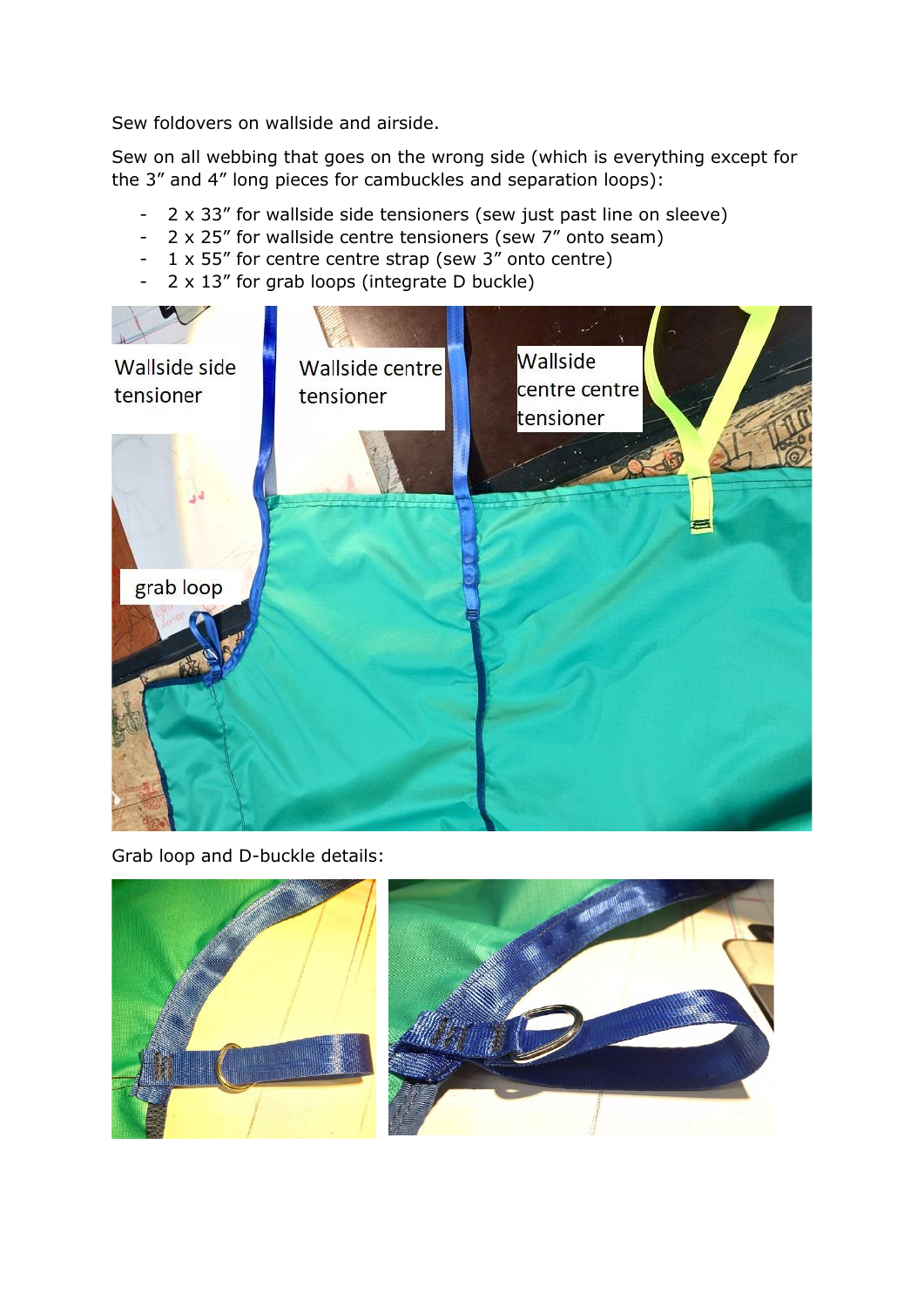Sew 17" long webbing pieces on airside foldover: have 6" of webbing hang past the edge (see image). These will eventually form loops for attaching the fly.



Sew airside sleeve and double stitch. Fold airside strap under to create 3" loops and bartack.

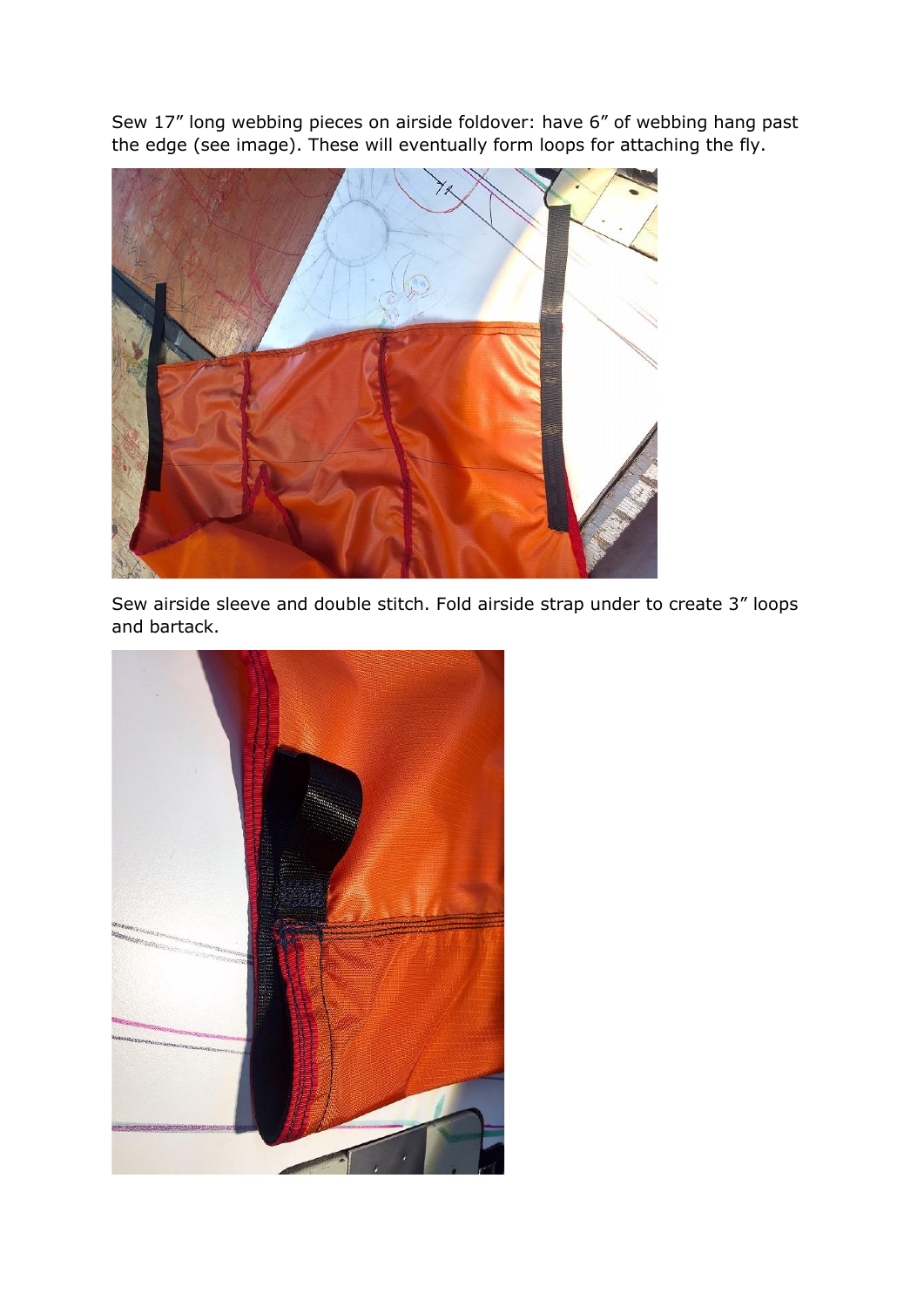Sew 3" wide webbing onto wrong side wallside, folding in ends and bartacking across the straps. Double stitch on both edges.

Sew square patches to markings on right side. Double stitch all patch edges.



Sew on roller cambuckles, using 3" long pieces of webbing. Two go onto the square patches, the other two on top of the wallside side tensioner webbing 7.5" from wallside. Bartack each.